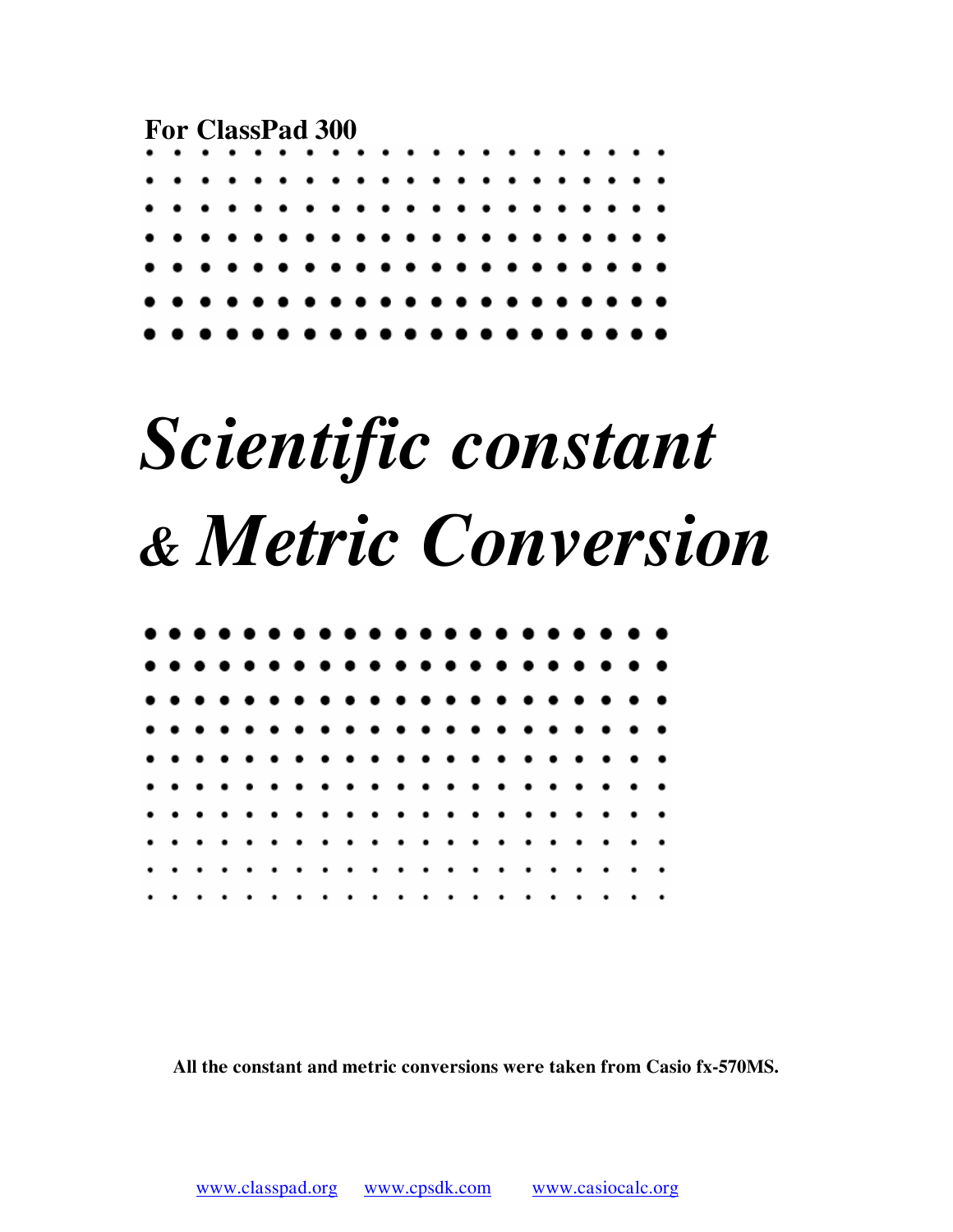## **I/ How to start?**

 $\text{Tap}$   $\frac{\varepsilon_{\circ} D_{\circ}}{\ln |\mathcal{A}| \cdot \ln |\mathcal{A}|}$  in All menu mode or Additional menu mode to start the application. The initial window will be shown like this:



There are **[Const]**, **[Conv]**, **[About]** on the menubar and Main button on the Toolbar.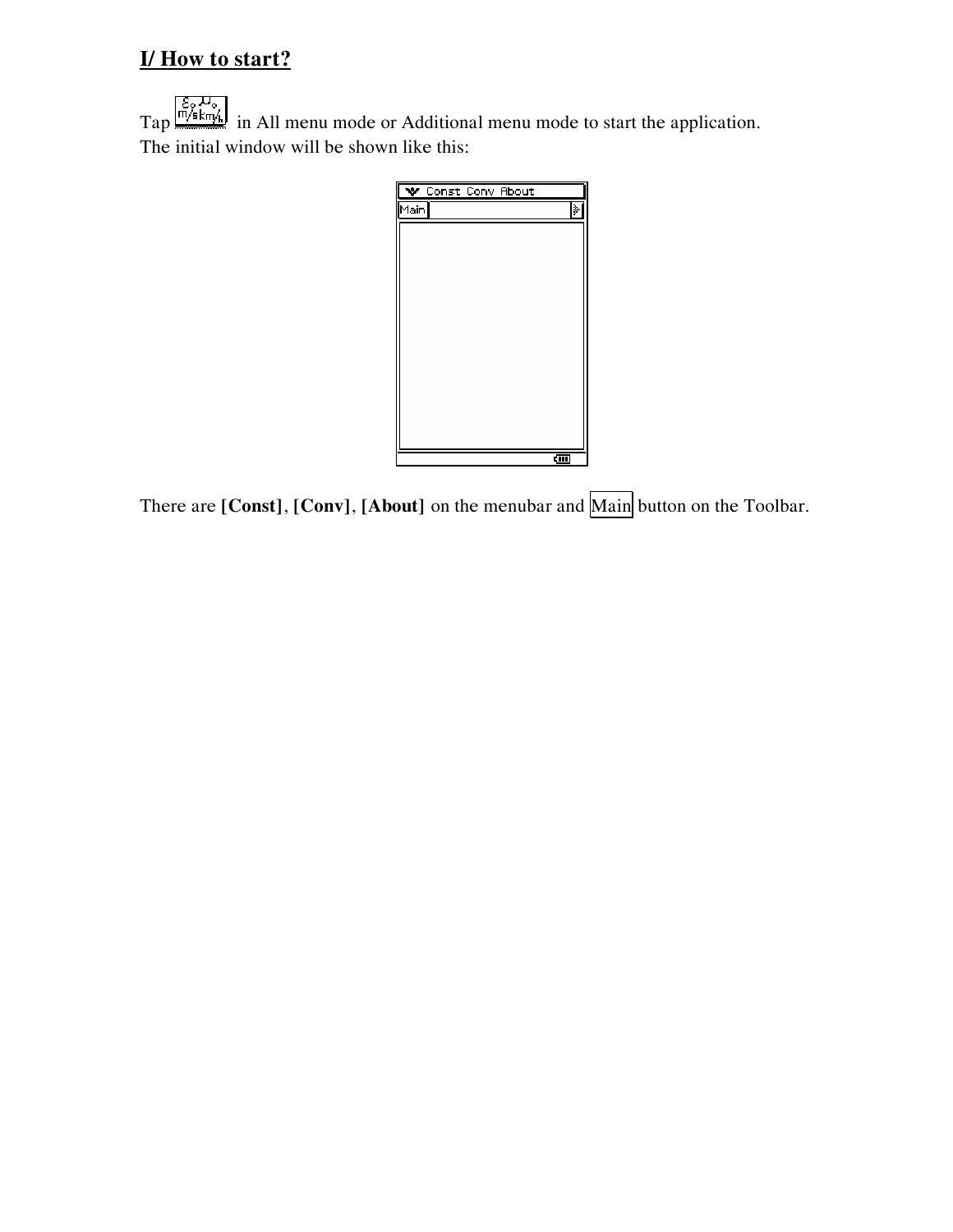#### **II/ Display and store scientific constant**

Tap **[Const]** on the menubar.



There are 10 scientific constants in each submenu.





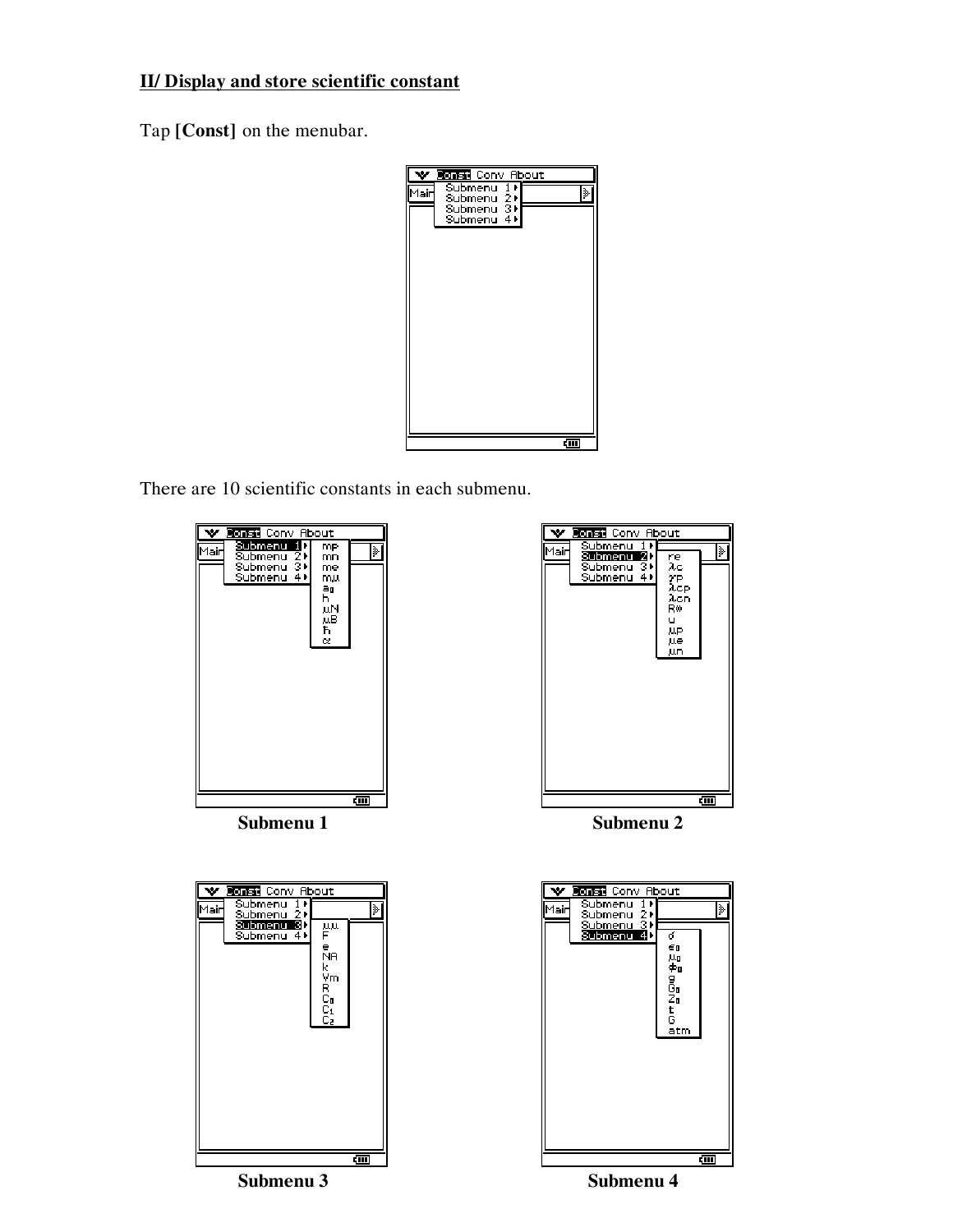Then you can view and store the constant to variable. The default setting is **main \ z**. If an error appear after you tap Yes, go to Variable manager. **main\z** may be:

-Locked // *Then you should unlock it*

-Protected data type // *Then you should change it's name or move to other folder*

| $\blacktriangleright$ Const Conv About |       |
|----------------------------------------|-------|
| Main                                   |       |
|                                        |       |
| Display Constant                       |       |
| Fine-structure const:                  |       |
| 7.297352533E-3<br>Save constant ?      |       |
|                                        |       |
| Νō<br>Yes                              |       |
|                                        |       |
|                                        |       |
|                                        |       |
|                                        |       |
|                                        |       |
|                                        |       |
|                                        |       |
|                                        | द्गा। |



Tap YES to store Const is stored as variable main\z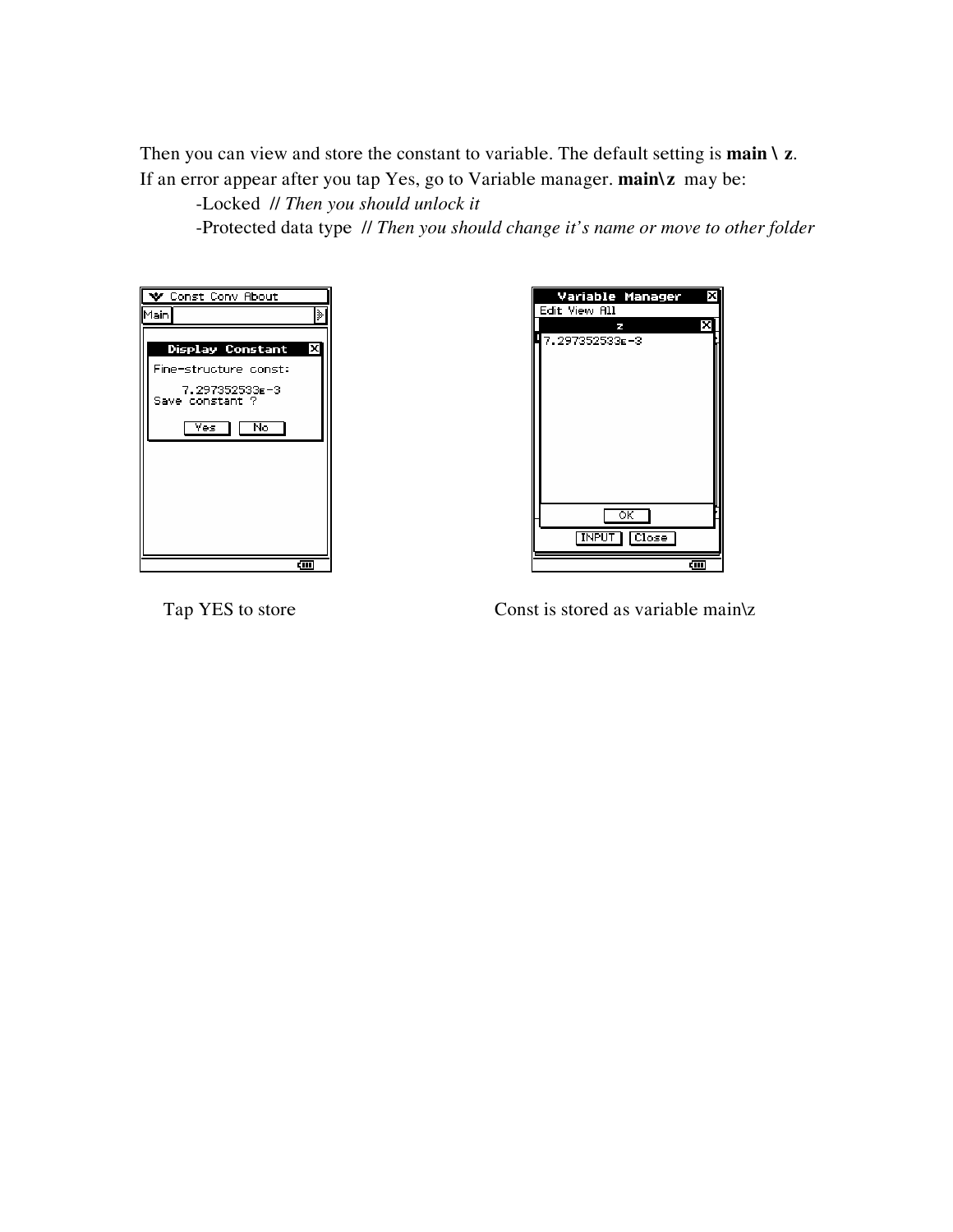### **III/ Metric Conversion**

This application comes with 20 metric conversions pair. It is devided into 7 kinds of scientific unit. This application provide you quick and easy conversion.

Tap **[Conv]** on the menu bar



Tap each submenu to display possible metric conversion.

Some screenshots:

|                             |                             | $\blacktriangleright$ Const Conv About |        |   |          |       |   |
|-----------------------------|-----------------------------|----------------------------------------|--------|---|----------|-------|---|
| Main                        |                             |                                        |        |   |          |       | 3 |
|                             |                             |                                        |        |   |          |       |   |
|                             |                             |                                        |        |   |          |       |   |
|                             |                             | m → ft                                 |        |   |          |       |   |
|                             |                             |                                        |        |   |          |       |   |
| m                           | Г                           |                                        |        |   |          |       |   |
|                             |                             |                                        |        |   |          |       |   |
|                             | ΟK                          |                                        | Cancel |   |          |       |   |
| $\overline{\text{mth}}$ abc |                             | cat                                    | 2D     | × | <b>f</b> |       | ↴ |
| Θ<br>π                      | $\boldsymbol{\omega}$<br>i. | ¢<br>∋                                 | ⇒      |   | x y z    | ١t    |   |
| log                         | ln                          | J                                      |        | 8 |          |       |   |
| $x^2$                       | $e^\times$                  | $x^{-1}$                               | 4      |   |          | ×     |   |
| €                           | J.                          | l×l                                    |        |   | з        |       |   |
| г                           | נ                           | (-)                                    | ø      |   | E        | ans   |   |
| TRIG                        | CALC                        |                                        | OPTN   |   | VAR      | EXE   |   |
|                             |                             |                                        |        |   |          | द्गा। |   |

| $\blacktriangledown$ Const Conv About |
|---------------------------------------|
| Main                                  |
| m → ft                                |
| m: 10                                 |
| ft: 32.80839895                       |
| Save result to variable?              |
| No<br>Yes.                            |
|                                       |
|                                       |
|                                       |
|                                       |
|                                       |
| द्या                                  |



Tap OK to store the result to variable **main\z**.

*Tip*: Tap Main button on the toolbar will open the Main menu. Then you can use variable z in Main to calculate the value of your expression. *Note: this is not function supported by current ClassPad SDK, so it may not work on ClassPad OS other than 2.0*